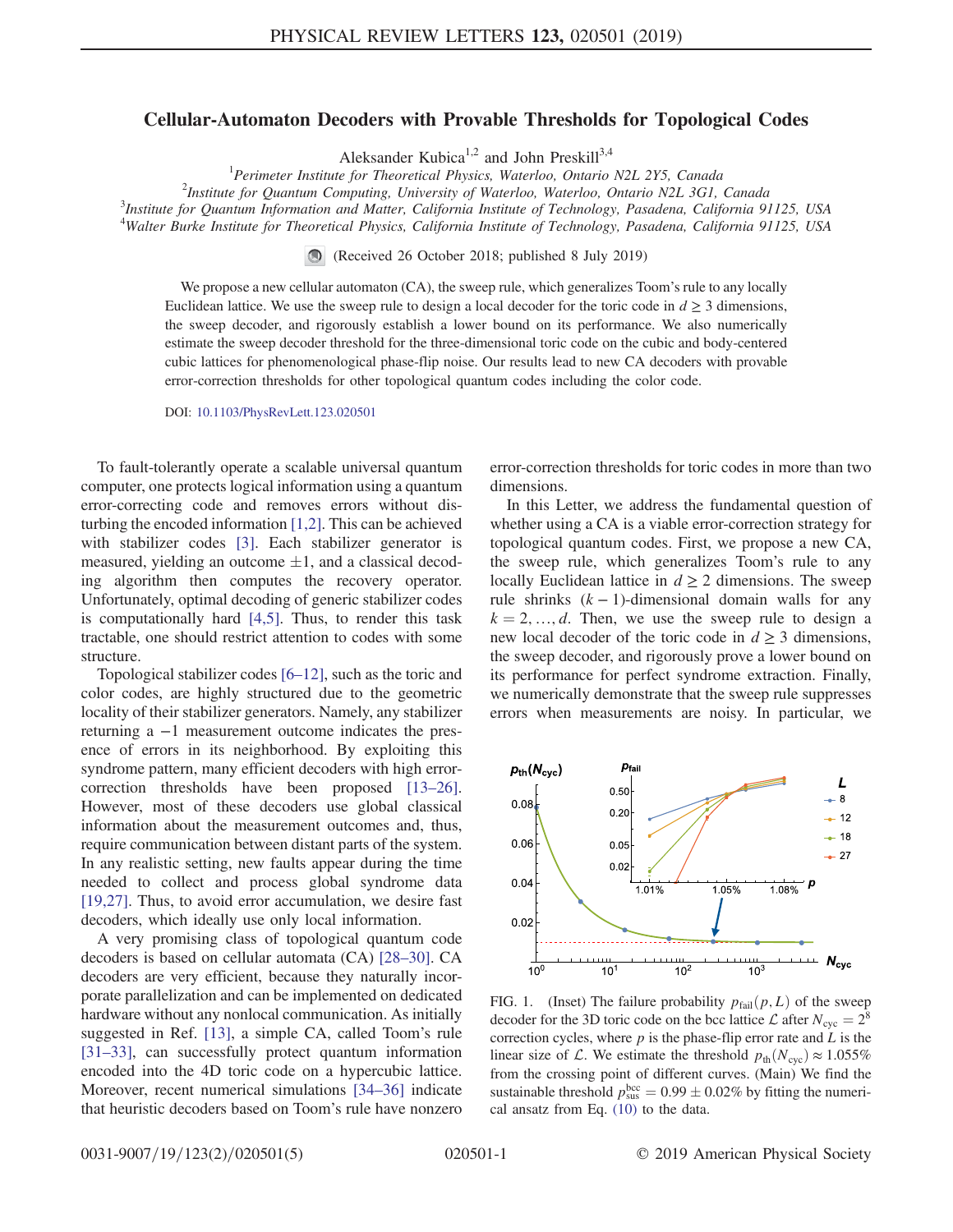<span id="page-1-0"></span>

FIG. 2. (a) At time T, the spin  $s_C^{(T)} = -1$  (green face) differs from its neighbors to the east  $s_E^{(T)} = 1$  and north  $s_N^{(T)} = 1$  (red<br>faces). According to Eq. [\(1\),](#page-1-1) Toom's rule sets  $s_C^{(T+1)} = 1$ . (b) A<br>2D lattice built of three types of parallelograms. A domain wall 2D lattice built of three types of parallelograms. A domain wall (red) cannot be removed by repeated application of a naive generalization of Toom's rule. (c) The 3D toric code on the bcc lattice  $[39]$  has qubits on faces and X stabilizers associated with edges. Any configuration of Z errors (green) results in a 1D looplike X syndrome (red).

estimate the sustainable threshold error rate  $p_{\text{sus}}^{\text{bcc}} = 0.99 \pm 0.02\%$  of the sweep decoder for phase-flip errors and 0.02% of the sweep decoder for phase-flip errors and imperfect syndrome measurements in the 3D toric code on the body-centered cubic (bcc) lattice; see Fig. [1](#page-0-0). Our decoder works reliably against Pauli X or Z errors if the corresponding syndrome is at least one-dimensional, i.e., not pointlike, and the error rate is below the threshold; thus, it can protect topological quantum memories in  $d \geq 4$ dimensions. Our results lead to new decoders for the color code in  $d \geq 3$  dimensions; see [\[37\]](#page-4-9) or the accompanying article [\[38\].](#page-4-10)

Limitations of Toom's rule.—Consider the square lattice with a classical  $\pm 1$  spin placed on every face and encode one bit of information by setting all spins to be either  $+1$  or −1. We want to protect the encoded bit against random spin flips,  $\pm 1 \mapsto \mp 1$ . This can be achieved with a CA, which flips certain spins based on *locally* available information. A simple example is the deterministic Toom's rule which sets the spin  $s_C^{(T+1)}$  at time  $T + 1$  to

$$
s_C^{(T+1)} = \text{sgn}(s_C^{(T)} + s_E^{(T)} + s_N^{(T)}),\tag{1}
$$

<span id="page-1-1"></span>where sgn( $\cdot$ ) is the sign function and  $s_E^{(T)}$  and  $s_N^{(T)}$  are the neighboring spins on faces to the east and north neighboring spins on faces to the east and north, respectively, at time  $T$ ; see Fig. [2\(a\).](#page-1-0) The update can be simultaneously applied to all the spins in the square lattice.

We can rephrase Toom's rule as a conditional spin update determined by the local configuration of the 1D domain wall, i.e., the set of all edges of the lattice separating faces with spins of different value. Let  $\epsilon^{(T)}$  and  $\sigma^{(T)}$  denote the set of faces with −1 spins and the corresponding domain wall at time  $T = 1, 2, ...$  We write  $\sigma^{(T)} = \partial_2 \epsilon^{(T)}$  to capture the fact that  $\sigma^{(T)}$  is the boundary of  $\epsilon^{(T)}$  containing all the edges bounding faces in  $\epsilon^{(T)}$ . Then, Toom's rule flips a spin on some face f, i.e.,  $s_f^{(T+1)} = -s_f^{(T)}$ , iff the east and north edges of f belong to  $\sigma^{(T)}$ ; see Fig. [2\(a\).](#page-1-0) If we know  $\sigma^{(T)}$  and the set of all spins flipped between time T and  $T + 1$ , which we denote by  $\varrho^{(T)}$ , then the domain wall at time  $T + 1$  is

$$
\sigma^{(T+1)} = \sigma^{(T)} + \partial_2 \varrho^{(T)} \tag{2}
$$

with addition modulo 2. Note that this update does not require the knowledge of the actual spin values but only the locations of flipped spins. Thus, it may be viewed as a local rule governing the dynamics of the domain wall. Moreover, if the domain wall disappears by time T, i.e.,  $\sigma^{(T)} = 0$ , then  $\rho = \sum_{i=1}^{T-1} \rho^{(i)}$  can serve as an estimate [\[40\]](#page-4-11) of  $\varepsilon^{(1)}$  with the boundary  $\partial_2 \varrho$  matching the initial domain wall  $\sigma^{(1)}$ . As we will see later, correcting errors in the toric code in  $d \geq 3$ dimensions can also be rephrased as estimating  $\epsilon^{(1)}$  given its boundary  $\sigma^{(1)}$ , by exploiting the domain-wall structure of the syndrome.

This version of Toom's rule works for the square lattice, but it is not obvious how to generalize it to other 2D lattices or to higher dimensions. To illustrate the difficulty, consider the 2D lattice in Fig. [2\(b\).](#page-1-0) If one uses a simple update rule "flip a spin iff east and north edges of the face belong to the domain wall," then there exist spin configurations with domain walls which cannot be removed by repeated application of this rule. For such error syndromes, the Toom's rule decoder fails to correct the erroneous spins. To define a workable version of Toom's rule, the lattice must have suitable properties, which we now specify.

Causal lattices.—We consider a lattice  $\mathcal{L}$ , which is a triangulation (possibly without any symmetries) of the Euclidean space  $\mathbb{R}^2$ . We denote by  $\Delta_i(\mathcal{L})$  the set of all *i*-simplices of L. In particular,  $\Delta_0(\mathcal{L})$ ,  $\Delta_1(\mathcal{L})$ , and  $\Delta_2(\mathcal{L})$ correspond to vertices, edges, and triangular faces of  $\mathcal{L}$ , respectively. We assume that each  $\Delta_i(\mathcal{L})$  contains countably many elements and define the sweep direction as a unit vector  $\vec{t} \in \mathbb{R}^2$  not perpendicular to any edge of  $\mathcal{L}$ .

We define a path  $(u: w)$  between two vertices u and w of the lattice  $\mathcal L$  to be a collection of edges  $(u, v_1), ..., (v_n, w) \in \Delta_1(\mathcal{L})$ , where  $v_i \in \Delta_0(\mathcal{L})$ . If the sign of the inner product  $\vec{t} \cdot (v_i, v_{i+1})$  is the same for all edges in the path  $(u: w)$ , then we call the path causal and denote it by  $(u \uparrow w)$ . We remark that any pair of the vertices of  $\mathcal L$  is connected by a path, but there might not exist a causal path between them; see Fig. [3\(a\).](#page-2-0) Finally, we define the causal distance

$$
d_{\updownarrow}(u, w) = \min_{(u \updownarrow w)} |(u \updownarrow w)| \tag{3}
$$

to be the length of the shortest causal path between  $u$  and  $w$ ; if there is no causal path, then  $d_{\uparrow}(u, w) = \infty$ .

We observe that the sweep direction  $\vec{t}$  induces a binary relation  $\leq$  over the set of vertices  $\Delta_0(\mathcal{L})$ . We say that u precedes w, i.e.,  $u \leq w$  for  $u, w \in \Delta_0(\mathcal{L})$ , iff  $u = w$  or there exists a causal path  $(u \uparrow w)$  and  $\vec{t} \cdot (v_i, v_{i+1}) > 0$  for any edge  $(v_i, v_{i+1}) \in (u \updownarrow w)$ . Equivalently, we write  $w \succeq u$ and say that  $w$  succeeds  $u$ . Abusing the notation, we write  $\kappa \geq w$  if all vertices  $\Delta_0(\kappa)$  of a k-simplex  $\kappa \in \Delta_k(\mathcal{L})$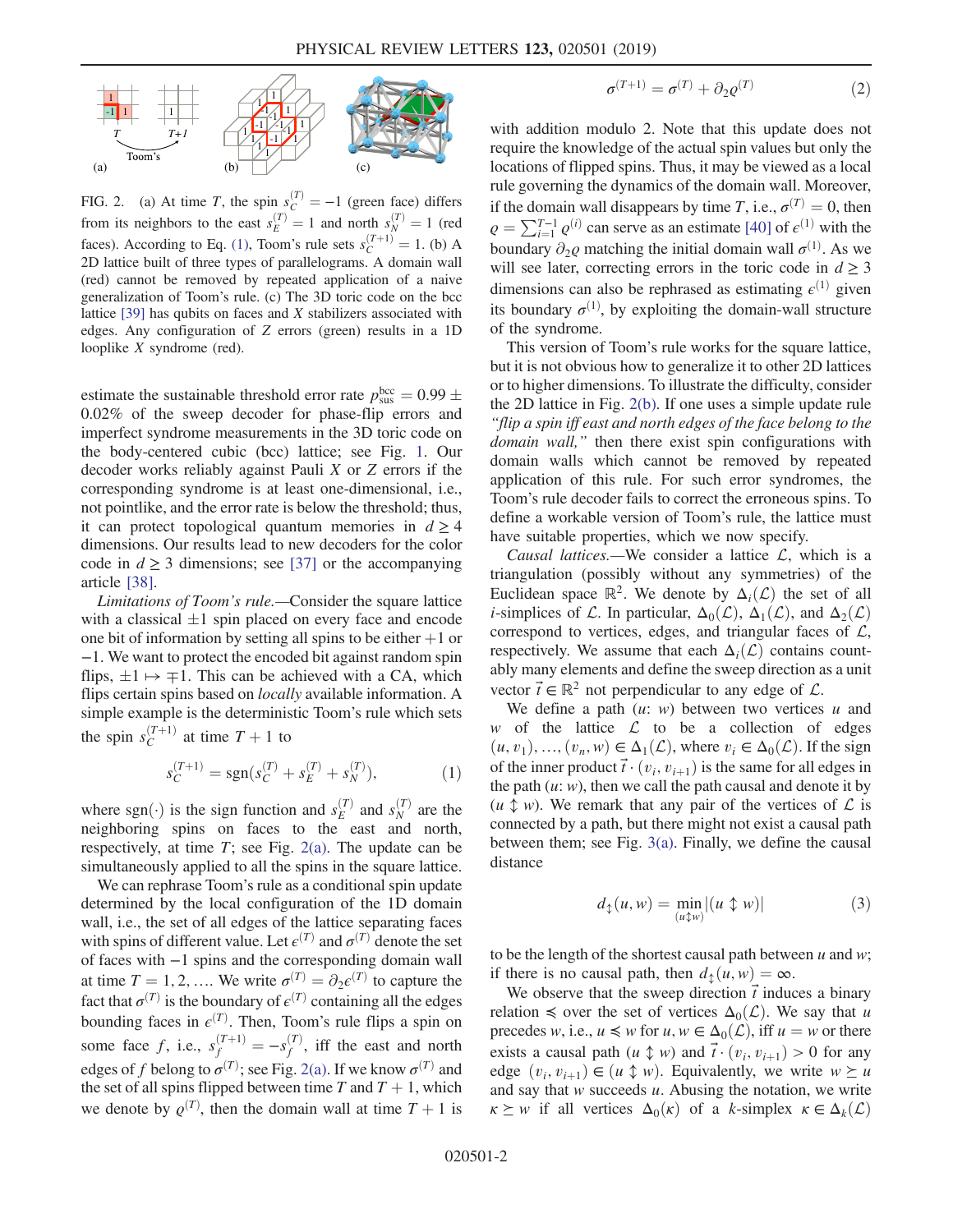<span id="page-2-0"></span>

FIG. 3. (a) Vertices u and v are connected by a path  $(u: v)$  (red), but there is no causal path between them;  $v$  and  $w$  are connected by a causal path ( $v \uparrow w$  (blue). We shaded in green and blue the future  $\uparrow$ (*v*) and past  $\downarrow$ (*v*) of *v*. (b) The causal diamond  $\diamond$ (*V*) (blue) of a subset of vertices  $V = \{v_1, v_2, v_3, v_4\}$  is defined as the intersection of the future of the infimum of  $V$  with the past of the supremum of  $V$ . (c) The sweep rule is defined for every vertex and locally updates  $\pm 1$  spins on neighboring faces. Since the vertex  $v$  is trailing (see below), spins on two green faces will be flipped.

succeed w, i.e.,  $u \succeq w$  for all  $u \in \Delta_0(\kappa)$ , and similarly for  $\kappa \leq w$ .

We can view the partial order ≼ between vertices of the lattice as a causality relation between points in the  $(1 +$ 1)D spacetime with  $\vec{t}$  corresponding to the time [\[41\]](#page-4-13) direction; see Figs. [3\(a\)](#page-2-0) and [3\(b\)](#page-2-0). We define the future  $\uparrow(v)$  and past  $\downarrow(v)$  of a vertex  $v \in \Delta_0(\mathcal{L})$  as the collection of all simplices of  $\mathcal L$  succeeding and preceding v, namely,

$$
\uparrow(v) = \bigcup_{k=0}^{d} \{ \kappa \in \Delta_k(\mathcal{L}) | \kappa \ge v \},
$$
 (4)

$$
\downarrow(v) = \bigcup_{k=0}^{d} \{ \kappa \in \Delta_k(\mathcal{L}) | \kappa \leq v \}. \tag{5}
$$

Every finite subset of vertices  $V \subseteq \Delta_0(\mathcal{L})$  has a unique supremum, the vertex sup  $V$ , where sup  $V$  lies in the future of each  $u \in V$ , and, furthermore, sup V lies in the past of each vertex w which is in the future of each  $v \in V$ . The infimum inf  $V$  is defined analogously. Lastly, we define the causal diamond  $\diamond(V)$  as the intersection of the future of inf V and the past of sup V, i.e.,

$$
\diamond(V) = \uparrow(\inf V) \cap \downarrow(\sup V). \tag{6}
$$

This discussion of causal structure generalizes to lattices embedded in a torus; however, caution is needed, since the partial order is well defined only within contractible regions. For higher-dimensional lattices, we make certain assumptions about their causal structure, such as the existence of a unique infimum and supremum of V. To avoid technicalities, we call lattices satisfying those assumptions causal; see Appendix A [\[42\].](#page-4-14) Note that causal lattices are sufficient to define the sweep rule and prove a nonzero threshold of the sweep decoder.

Sweep rule.—Let  $\mathcal L$  be a 2D causal lattice with  $\pm 1$  spins on triangular faces and  $\epsilon \subseteq \Delta_2(\mathcal{L})$  denote the set of all faces with  $-1$  spins. The corresponding domain wall  $\sigma$  can be

<span id="page-2-1"></span>

FIG. 4. For each trailing vertex v (black) at time  $T = 1, 2, 3$ , the sweep rule finds a subset  $\varphi(v)$  of neighboring faces (green) in the future  $\uparrow$ (*v*), whose boundary  $\partial_2\varphi(v)$  locally matches the domain wall  $\sigma^{(T)}$  (red), i.e.,  $[\partial_2 \varphi(v)]|_v = \sigma^{(T)}|_v$ . Flipping spins in  $\varphi(v)$ <br>puchos  $\sigma^{(T)}$  over from *n* in the sweap direction  $\vec{\tau}$ . Note that  $\varphi(v)$ . pushes  $\sigma^{(T)}$  away from v in the sweep direction  $\vec{t}$ . Note that  $\varphi(v)$ and  $\sigma^{(T)}$  are always in the causal diamond  $\diamond(\sigma^{(1)})$  (blue) of the initial domain wall  $\sigma^{(1)}$ initial domain wall  $\sigma^{(1)}$ .

found as the boundary  $\partial_2 \epsilon$ . Let v be a vertex of  $\mathcal L$  and denote by  $\sigma|_v$  the restriction of the domain wall  $\sigma$  to the edges incident to v. We say that v is trailing if  $\sigma|_v$  is nonempty and belongs to the future of  $v$ , namely,  $\sigma|_{v} \subset \uparrow(v)$ ; see Fig. [4](#page-2-1). We propose a new local spin update rule defined for every vertex  $v$  of  $\mathcal{L}$ .

Definition 1 (sweep rule).—If a vertex  $v$  is trailing, then find a subset  $\varphi(v)$  of neighboring faces of v in the future  $\uparrow$ (*v*) with a boundary locally matching the domain wall, i.e.,  $\left[\partial_2\varphi(v)\right]_v = \sigma|_v$ , and flip spins on faces in  $\varphi(v)$ .

This rule is deterministic, and there is a unique  $\varphi(v)$ , which one can find in constant time. The spin update results in the domain wall being locally pushed away from any trailing vertex  $v$ ; see Fig. [4.](#page-2-1) Note that nothing happens if a vertex is not trailing. We can, however, consider a very similar CA, the greedy sweep rule, which always tries to push the domain wall away from v in the sweep direction  $\vec{t}$ , irrespective of  $v$  being trailing; see Appendix B  $[42]$ .

Lemma 2 (sweep rule properties).—Let  $\sigma$  be a domain wall in the causal lattice  $\mathcal{L}$ . If the sweep rule is simultaneously applied to every vertex of  $\mathcal L$  at time steps  $T = 1, 2, \dots$ , then (1) (support) the domain wall  $\sigma^{(T)}$  at time T stays within the causal diamond  $\diamond(\sigma) = \diamond(\Delta_0(\sigma))$ , i.e.,

$$
\sigma^{(T)} \subset \diamond(\sigma); \tag{7}
$$

(2) (propagation) the causal distance  $d_{\uparrow}(v, \sigma) =$  $\min_{u \in \Delta_0(\sigma)} d_{\updownarrow}(v, u)$  between  $\sigma$  and any vertex v of  $\sigma^{(T)}$  is at most  $T$ , i.e.,

$$
d_{\updownarrow}(v, \sigma) \leq T; \tag{8}
$$

(3) (removal) the domain wall is removed by time  $T^*$ , i.e.,  $\sigma^{(T)}=0$  for all  $T>T^*$ , where

$$
T^* = \max_{\left(\inf \sigma \updownarrow \sup \sigma\right)} |(\inf \sigma \updownarrow \sup \sigma)|. \tag{9}
$$

See Appendix C [\[42\]](#page-4-14) for a proof.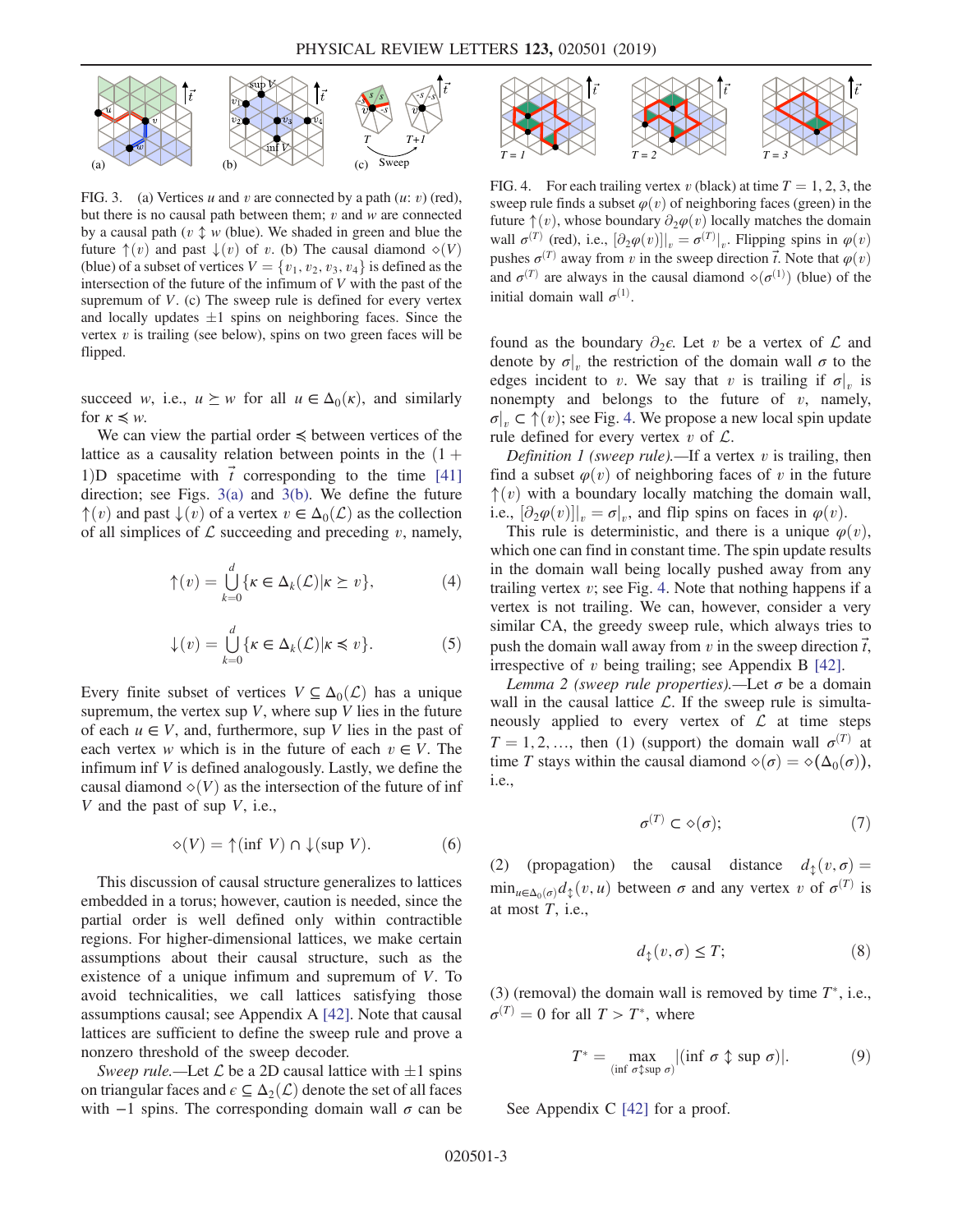The sweep rule may also be defined for vertices of a d-dimensional causal lattice  $\mathcal L$  with spins placed on  $k$ simplices  $\Delta_k(\mathcal{L})$ , where  $k = 2, ..., d$ . However, for  $k \neq d$ the local choice of spins to flip  $\varphi(v)$  may not be unique (this does not happen in 2D). Thus, we consider a family of rules corresponding to different ways of choosing  $\varphi(v)$  in such a way that, roughly speaking, the local causal structure of the domain wall is preserved after flipping spins on ksimplices in  $\varphi(v)$ ; see Appendix B [\[42\].](#page-4-14)

Sweep decoder.—We may use the d-dimensional version of the sweep rule to decode the toric code on the ddimensional causal lattice  $\mathcal{L}$ . Recall that the toric code of type  $k = 1, ..., d - 1$  is defined by placing qubits on ksimplices of  $\mathcal L$  and associating X and Z stabilizers with  $(k-1)$  and  $(k+1)$ -simplices. Then, Z stabilizers, Z-logical operators, and X syndromes correspond to, respectively, the elements of im  $\partial_{k+1}$ , ker  $\partial_k$ , and im  $\partial_k$ , where  $\partial_i$  denotes the *i*-boundary operator; see Appendix A [\[42\].](#page-4-14) If  $\epsilon \subseteq$  $\Delta_k(\mathcal{L})$  is the set of qubits affected by Z errors, then the corresponding X syndrome is  $\sigma = \partial_k \epsilon$ . Thus, for  $k \geq 2$ , decoding of Z errors can be phrased as the already discussed problem of estimating locations of −1 spins given the corresponding domain wall. Note that for  $k \leq$  $d-2$  decoding of X errors is analogous but in the dual lattice  $\mathcal{L}^*$  with the Z syndrome forming a  $(d - k - 1)$ dimensional domain wall.

Algorithm Sweep decoder

**Input:** X syndrome  $\sigma \in \text{im } \partial_k$ ,  $k = 2, ..., d - 1$ **Output:** k-dimensional correction  $\varrho \subseteq \Delta_k(\mathcal{L})$ Initialize  $T = 1$ ,  $\sigma^{(1)} = \sigma$ Unless  $T > T_{\text{max}}$  or  $\sigma^{(T)} = 0$  repeat: 1. apply the sweep rule simultaneously to every vertex of  $\mathcal L$  to get  $\varrho^{(T)}$ ; 2. find  $\sigma^{(T+1)} = \sigma^{(T)} + \partial_k \varrho^{(T)}$ ;<br>3. undate time step  $T \leftarrow T + 1$ 3. update time step  $T \leftarrow T + 1$ . If  $T \leq \hat{T}_{\text{max}}$  [\[43\]](#page-4-17), then  $\varrho = \sum_{i=1}^{T-1} \varrho^{(i)}$ ; otherwise,  $\varrho = \text{FAIL}$ Return  $\varrho$ 

This sweep decoder may fail for either one of two reasons. First, it might not terminate within time  $T_{\text{max}}$ , which results in  $\rho = \text{FAIL}$ . Second, the correction  $\rho$ combined with the initial error  $\epsilon$  may implement a nontrivial logical operator, i.e.,  $\rho + \epsilon \notin \text{im } \partial_{k+1}$ . However, the sweep decoder has a nonzero error-correction threshold—if the Z error rate is below the threshold, then the failure probability rapidly approaches zero as the code distance grows. We establish this fact by deriving a lower bound  $p_{\text{th}}^* > 0$  on the threshold.

Theorem 3 (threshold).—Consider a family of causal lattices  $\mathcal L$  of growing linear size  $L$  on the  $d$ -dimensional torus, and define the toric code of type  $k = 2, ..., d - 1$  on  $\mathcal{L}$ . There exists a constant  $p_{\text{th}}^* > 0$ , such that for any phaseflip error rate  $p < p_{\text{th}}^*$  the failure probability of the sweep decoder for perfect syndrome extraction goes to zero as  $L \to \infty$ .

In Appendix D [\[42\]](#page-4-14), we present a rigorous proof of Theorem 3 based on renormalization group ideas [\[17,28,44\]](#page-4-15); here we only outline the proof strategy.

Proof.—First, we decompose each error configuration into recursively defined "connected components," where a "level-n" connected component has a linear size growing exponentially with *n*. The probability of a level-*n* connected component is doubly exponentially small in  $p/p_{\text{th}}^*$ . The connected components are well isolated from other errors; therefore, using Lemma 2 and some modest assumptions about the lattice family, we can show that a connected component with a linear size small compared to L will be successfully removed by repeated application of the sweep rule. Therefore, the sweep decoder fails only if the error configuration contains a level-n connected component with a size comparable to  $L$ , which is very improbable for large L and  $p < p_{\text{th}}^*$ .  $\mathbf{t}$   $\mathbf{h}$ .

Numerical simulations.—In Theorem 3, we assumed that the sweep rule is applied flawlessly, but in a realistic scenario the rule itself is noisy. We have numerically investigated the performance of the sweep decoder for the 3D toric code on the bcc lattice with qubits on faces and a phenomenological noise model. Each correction cycle consists of one time step of the sweep decoder, adding new Pauli  $Z$  errors on qubits with probability  $p$  and extracting syndrome bits, which are flipped with probability  $p$ . Using Monte Carlo simulations, we find the threshold  $p_{\text{th}}(N_{\text{cyc}})$ for a fixed number  $N_{\text{cyc}}$  of noisy correction cycles followed by perfect syndrome extraction and full decoding. Note that  $p_{\text{th}}(1)$  is the threshold for perfect syndrome extraction. We are, however, interested in the so-called sustainable threshold  $p_{\text{sus}}^{\text{bcc}} = \lim_{N_{\text{cyc}} \to \infty} p_{\text{th}}(N_{\text{cyc}})$  [\[27,45\]](#page-4-16). We observe that the threshold  $p_{\text{th}}(N_{\text{cyc}})$  is very well approximated by the numerical ansatz

<span id="page-3-0"></span>
$$
p_{\text{th}}(N_{\text{cyc}}) \sim p_{\text{sus}}^{\text{bcc}} \{ 1 - [1 - p_{\text{th}}(1) / p_{\text{sus}}^{\text{bcc}}] N_{\text{cyc}}^{-\gamma} \},
$$
 (10)

with the fitting parameters  $p_{\text{uss}}^{\text{bcc}} = 0.99 \pm 0.02\%$  and  $\gamma = 0.855 \pm 0.010$ ; see Fig. 1. These numerical results  $\gamma = 0.855 \pm 0.010$ ; see Fig. [1.](#page-0-0) These numerical results were actually obtained for a variant of the sweep decoder based on the greedy sweep rule, which has a higher threshold than the decoder based on the sweep rule. In Appendix B [\[42\],](#page-4-14) we discuss the greedy sweep rule, explain how it generalizes to locally Euclidean lattices, and use it to estimate the sustainable threshold of the 3D toric code on the cubic lattice  $p_{\text{sus}}^{\text{cubic}} = 1.98 \pm 0.02\%$ .<br>Discussion — We have presented a neg

Discussion.—We have presented a new CA, the sweep rule, which generalizes Toom's rule to any locally Euclidean d-dimensional lattice. This rule can be used to decode a topological quantum code whose error syndrome is at least one-dimensional, including the color code; see [\[37,38\]](#page-4-9). We proved that a decoder based on the sweep rule has a nonzero accuracy threshold for the toric code, and we